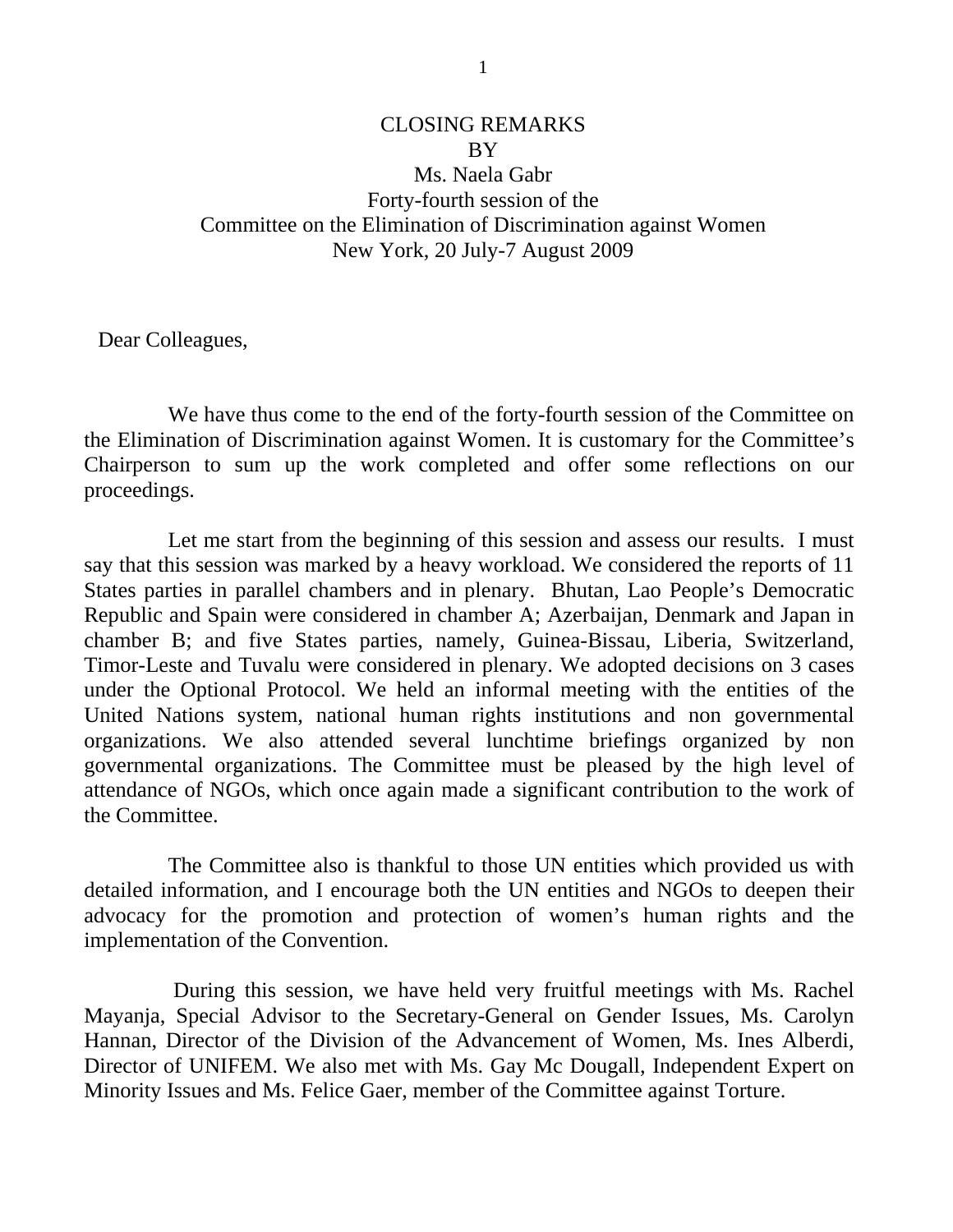We also met with NGOs and UN entities to discuss elements which could be included in the draft GR recommendations on Older women and on economic consequences of marriage and its dissolution.

 In addition to adopting concluding observations on these eleven States parties, we have also discussed cases under the Optional Protocol, continued our discussions on the draft general recommendation on article 2 of the Convention and adopted new methods of work, including guidelines for the follow-up procedure to our Concluding Observations.

 We also discussed a statement on climate change, and papers **on Parliaments and NGOs.** We further continued our discussion on ways to celebrate the thirtieth anniversary of the Convention and the tenth anniversary of the Optional Protocol which take place this year. Once again I would appeal to States parties to consider possibility to provide their support to these important anniversaries. In this regard, we very much hope that the Secretary-General and other high level guests will be able to honour us with their participation in this event.

 May I take this opportunity to extend my appreciation and congratulation to the States parties that engaged in the excellent constructive dialogues with the Committee, especially those who presented their reports for the first time, namely Guinea Bissau, Liberia, Timor-Leste and Tuvalu. All States sent high level delegations many of which were headed by Ministers or Senior Government officials. This allowed us to examine in great details the current status of implementation of the Convention in their respective countries. We identified gaps and challenges and in all instances Committee experts together with representatives sought to identify strategies for further action and to find solutions to the challenges of persistent discrimination. These dialogues confirmed the importance of regular and timely reporting and consideration so as to ensure a consistent monitoring of progress. In all cases, we recommended that the Convention form the basis for the States parties' efforts aimed at achieving gender equality. We had an opportunity to review two States parties that had been before the Committee in 2006 and 2007, approximately (2 and 3 years ago) namely: Azerbaijan and Denmark. Many Committee experts therefore had personal and direct recollections of the discussions that had taken place at that time.

## Dear Colleagues,

 During our constructive dialogues with the 11 States parties' delegations, we have been informed about revisions of marriage and family laws, protection of women's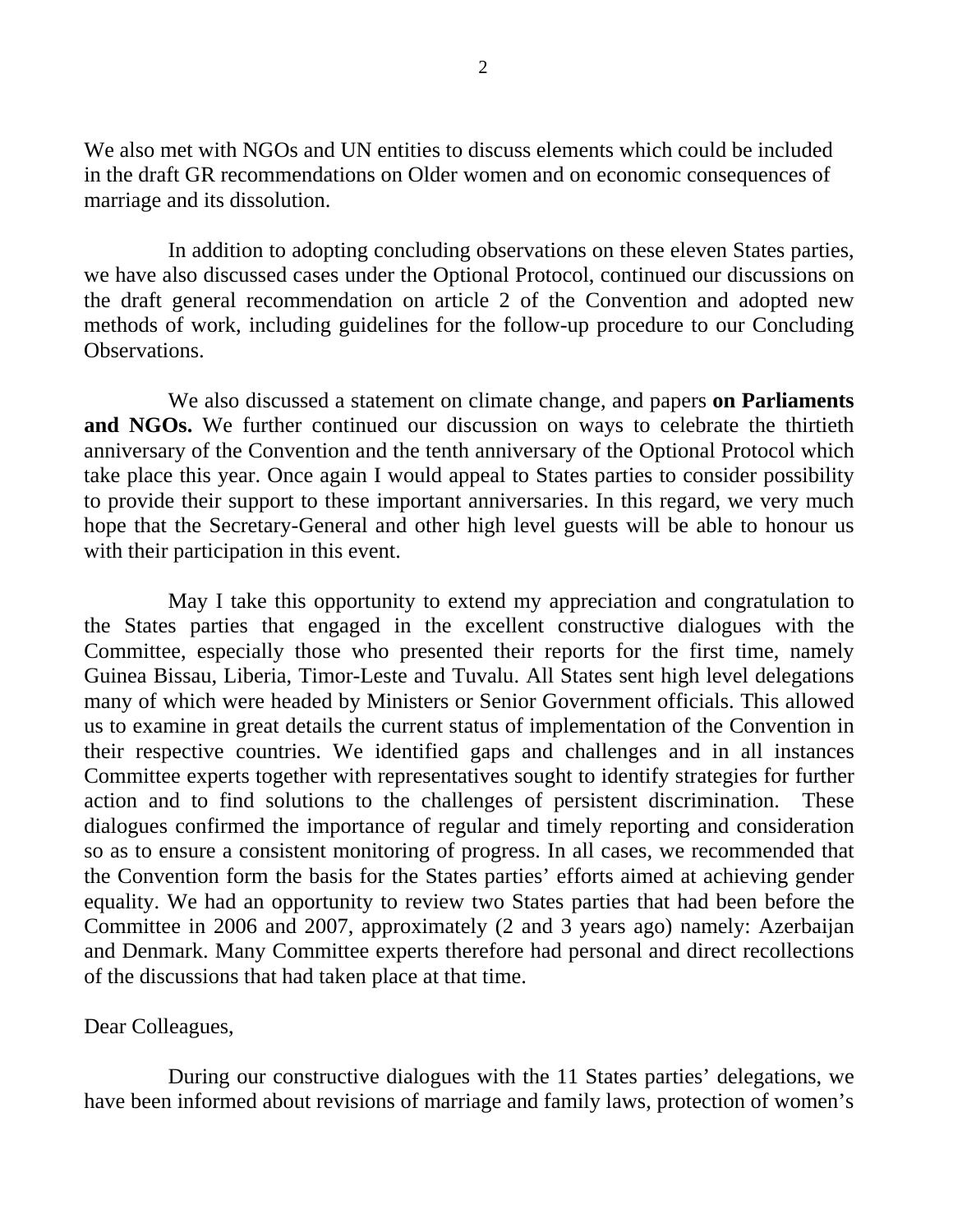rights in employment, new initiatives to enhance women's and girls educational opportunities and achievements, the elimination of discrimination and stereotypes and the participation of women in public life. We have also heard of the significant steps which States are taking to address violence against women including domestic violence, and strengthen support services for women victims of violence. At the same time, the Committee had found continuing discrimination against women in relation to the many substantive provisions of the Convention. As always, the Committee paid attention to a specific situation in each country and elaborated its concluding observations that include concerns and recommendations for narrowing and closing gender equality gaps. In all cases, we recommended that the Convention be fully integrated in their domestic legislation. All States need to check the compatibility of their legislation with the Convention, especially after the ratification of the Optional Protocol. In many States the CEDAW Convention should be rediscovered and used as a central legally binding instrument for the development of policies for the advancement of women, as the elimination of discrimination against women. It is also important to connect the implementation of CEDAW Convention with the implementation of other human rights treaties as well as with other complementary policy documents such as the Beijing Platform for Action, Millennium Development Goals and the Security Council resolution 1325. Our Follow-up procedure which we adopted is also very important in this regard. I would like to urge the States parties to ensure that their concluding observations are discussed in Parliament and that the preparation of the next periodic reports, as well as reports in the context of our follow-up procedure, are made available to parliament and all ministries.

## Dear Colleagues,

 Before I conclude, may take this opportunity to sincerely thank all experts for the hard work accomplished during the past three weeks, in particular the country rapporteurs who have greatly contributed to our discussions during the dialogues with the representatives of the States parties. I am also grateful to my colleagues in the Bureau for their wise counsel and advise on the many issues that we have tackled. I hope that with our joint efforts, and with the support of the Secretariat, we are giving States parties clear guidance on the implementation of the Convention and with that, we as a Committee is making a difference in the lives of many women that are victims of discrimination.

 I would also like to extend the Committee's appreciation to the Director of New York Office Ms. Jessica Neuwirth, for her support, to our work. Many thanks goes to Ms. Jane Connors, our Acting Secretary Ms. Natacha Fourcard and all staff